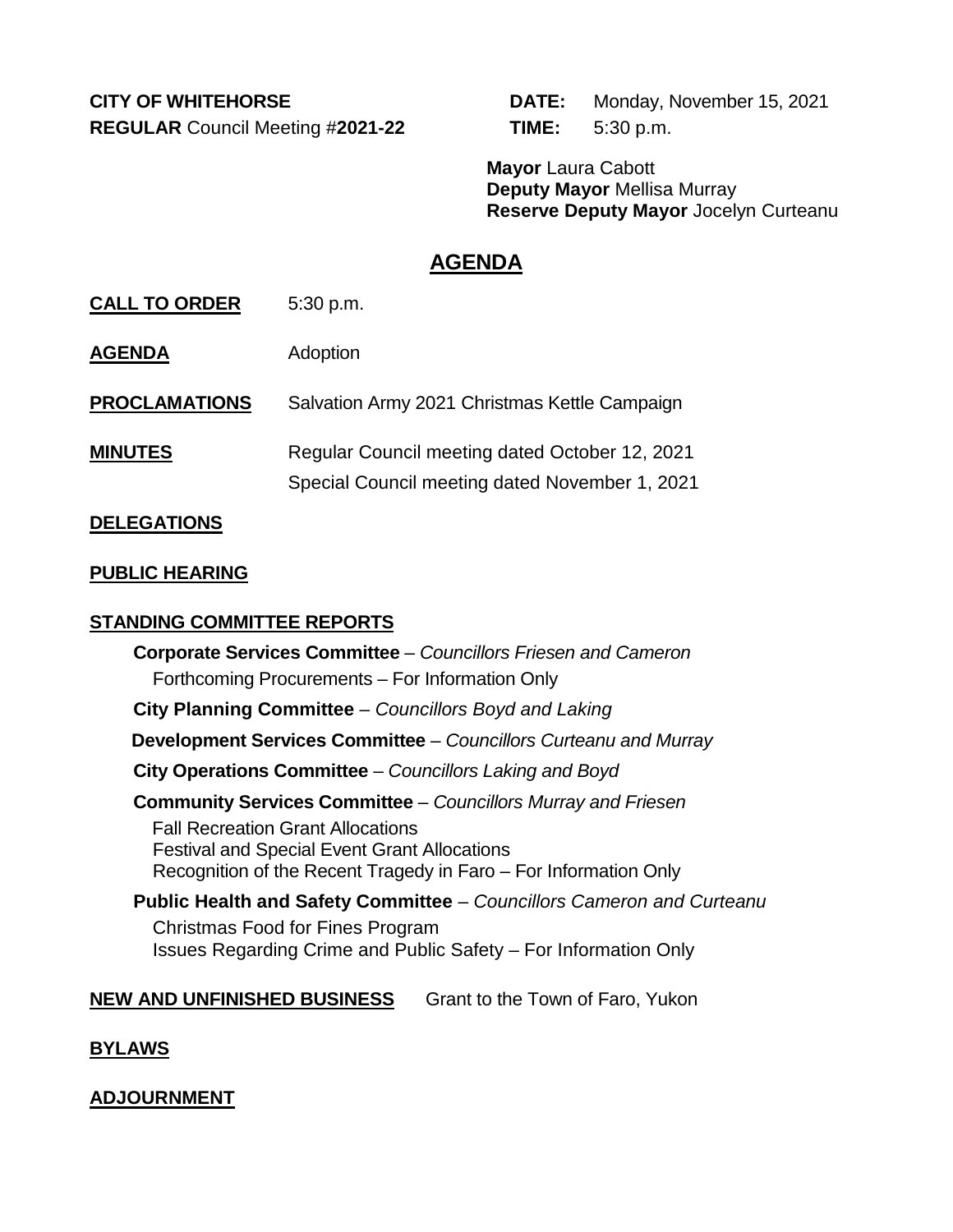

# **PROCLAMATION 2021 CHRISTMAS KETTLE CAMPAIGN**

WHEREAS the Salvation Army *Christmas Kettle Campaign* is one of Canada's most significant and recognizable annual charitable events; and

WHEREAS in addition to the critical fundraising impact of the campaign, the Christmas Kettles boost the visibility and awareness of the Salvation Army; and

WHEREAS the Salvation Army is active in our community in the fight against poverty, providing shelter and support for people in need, and assisting men, women and families in tending to the basic necessities of life; and

WHEREAS The Salvation Army gives hope and support to vulnerable people; and

WHEREAS for more than 100 years in communities all across Canada the annual Christmas Kettle Campaign has been a great way for people to help others in need in their local community through the work of the Salvation Army;

NOW THEREFORE I, Mayor Laura Cabott, do hereby proclaim Wednesday, November 24th to be the start date for the *2021 Christmas Kettle Campaign* in the City of Whitehorse.

Laura Cabott Mayor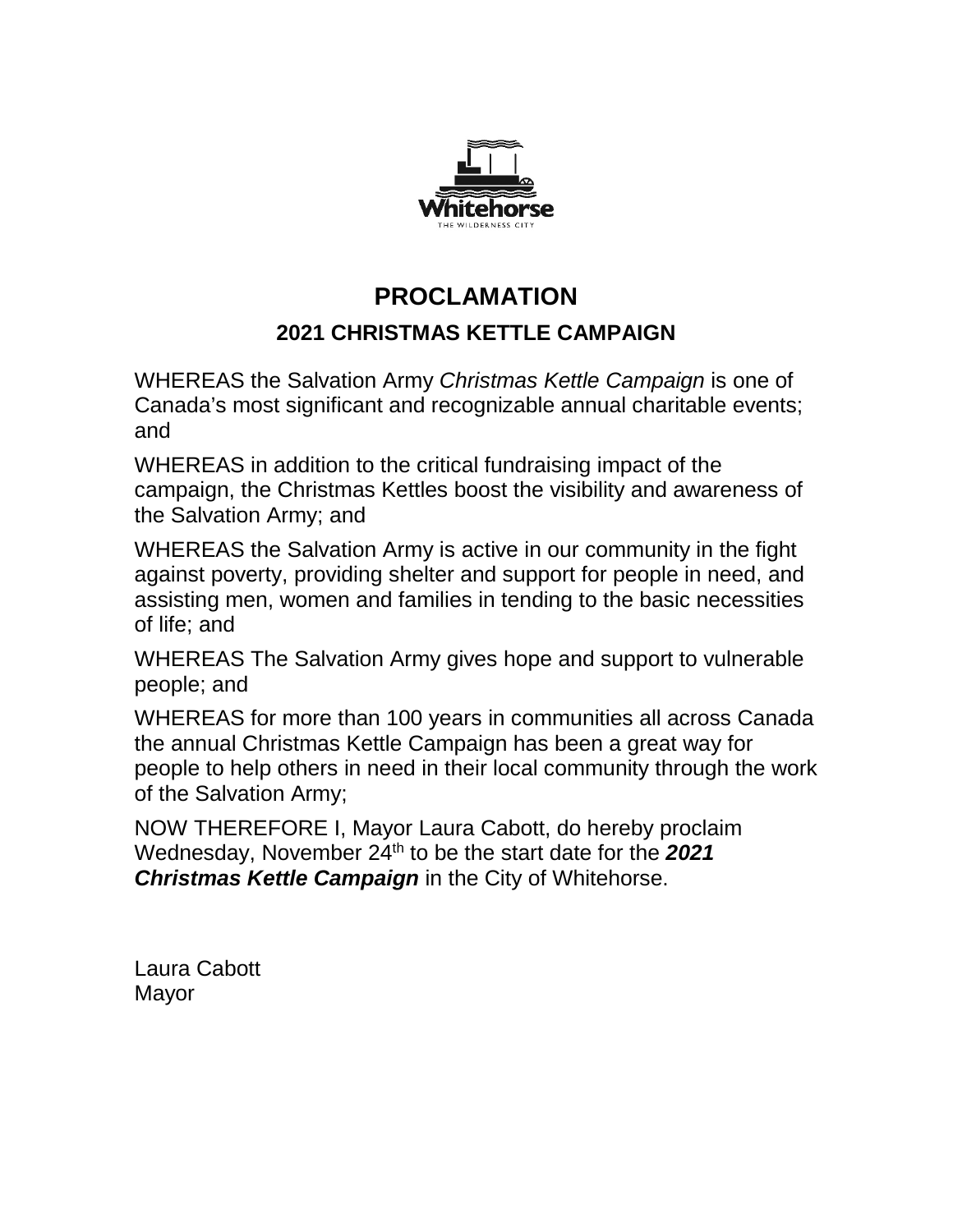MINUTES of **REGULAR** Meeting #2021-20 of the Council of the City of Whitehorse called for 5:30 p.m. on Tuesday, October 12, 2021, in Council Chambers, City Hall.

| <b>PRESENT:</b>                                                                          | Councillors | Mayor Dan Curtis<br>Dan Boyd<br>Laura Cabott<br>Jocelyn Curteanu<br><b>Samson Hartland</b><br>Stephen Roddick<br><b>Jan Stick</b>                                                                  |                                                           |                                                                                                                                            |                                       |
|------------------------------------------------------------------------------------------|-------------|----------------------------------------------------------------------------------------------------------------------------------------------------------------------------------------------------|-----------------------------------------------------------|--------------------------------------------------------------------------------------------------------------------------------------------|---------------------------------------|
| <b>ALSO PRESENT:</b>                                                                     |             | <b>Acting Director of Community Services</b><br><b>Director of Corporate Services</b><br><b>Director of Development Services</b><br>Director of Human Resources<br>Manager of Legislative Services | <b>Acting City Manager</b><br><b>Assistant City Clerk</b> | Jeff O'Farrell<br>Doug Spencer<br>Valerie Braga<br><b>Mike Gau</b><br><b>Lindsay Schneider</b><br><b>Wendy Donnithorne</b><br>Norma Felker |                                       |
|                                                                                          |             | Mayor Curtis called the meeting to order at 5:30 p.m.                                                                                                                                              |                                                           |                                                                                                                                            | <b>CALL TO ORDER</b>                  |
| 2021-20-01<br>It was duly moved and seconded<br>THAT the agenda be adopted as presented. |             |                                                                                                                                                                                                    |                                                           | <b>Carried Unanimously</b>                                                                                                                 | <b>AGENDA</b>                         |
| 2021-20-02<br>It was duly moved and seconded<br>2021 be adopted as presented.            |             | THAT the minutes of the regular Council meeting dated September 27,                                                                                                                                |                                                           | <b>Carried Unanimously</b>                                                                                                                 | <b>MINUTES</b><br>September 27, 2021  |
|                                                                                          |             |                                                                                                                                                                                                    |                                                           |                                                                                                                                            | <b>COMMITTEE REPORTS</b>              |
|                                                                                          |             |                                                                                                                                                                                                    |                                                           |                                                                                                                                            | <b>Development Services Committee</b> |

## There was no report from the Development Services Committee. No Report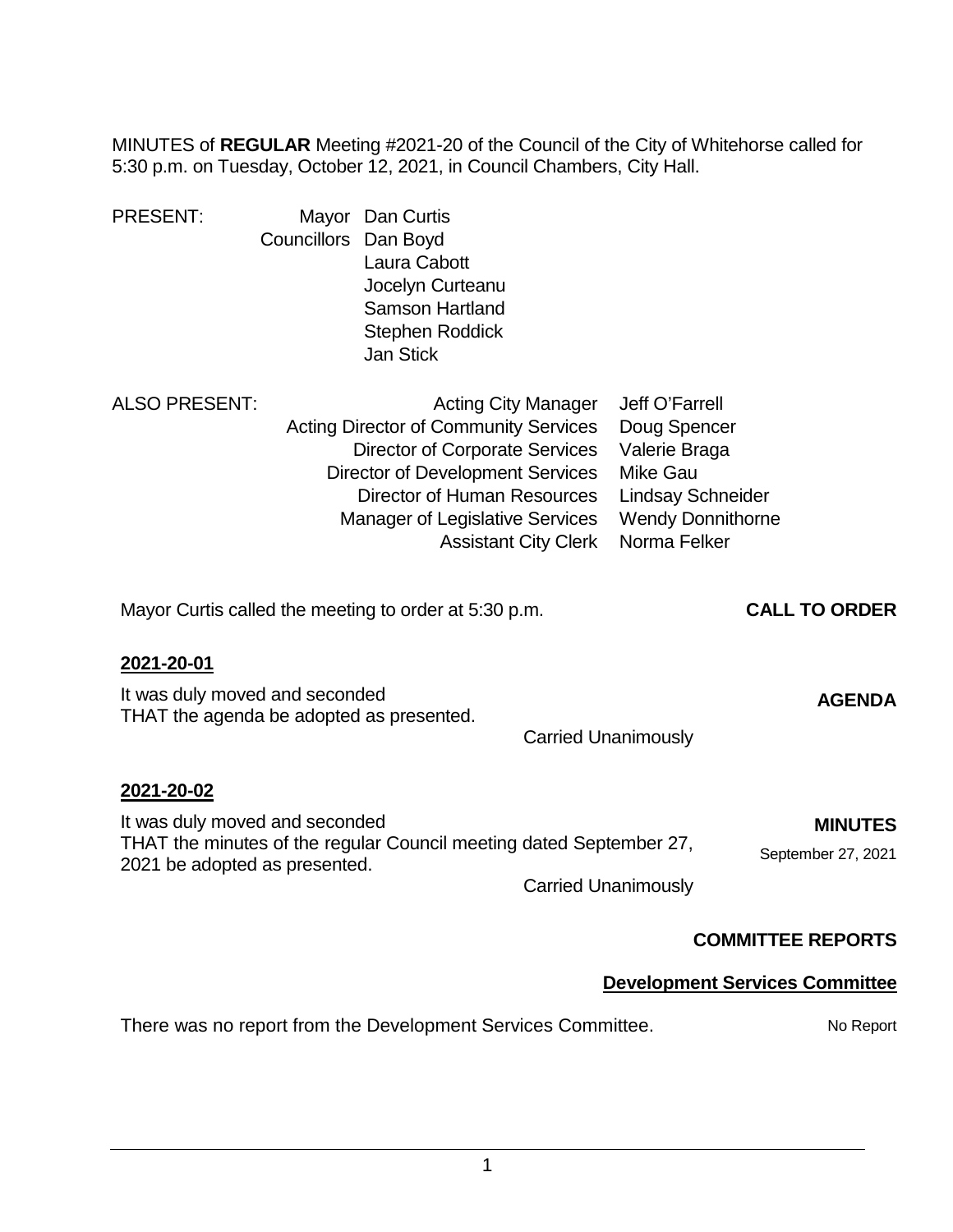#### **Corporate Services Committee**

A Committee member advised that the introduction of new legislation with respect to the *Better Build Program* has been announced by the Yukon government. Committee members spoke in support of the proposed program, but expressed concerns about the timing of this introduction, since all Yukon municipalities are preparing to elect new councils, and both the out-going and in-coming councils will have little opportunity to provide input. Significant concerns were expressed that the administrative demand has not been clarified and municipalities may be over burdened with administrative duties.

YUKON BETTER BUILD PROGRAM For Information Only

#### **City Planning Committee**

#### **2021-20-03**

It was duly moved and seconded THAT an RCM2–Comprehensive Residential Multiple Family 2 Zone Housing Development Incentive with respect to the construction of 48 apartment housing units at 61 Gleaner Avenue in Whistle Bend be approved.

AUTHORIZE HOUSING DEVELOPMENT INCENTIVE (61 Gleaner Avenue)

Carried Unanimously

#### **City Operations Committee**

There was no report from the Operations Committee. There was no report No Report

#### **Community Services Committee**

Mathew Lien addressed the Committee to express concerns about the lack of Handy Bus service on Sundays. He also raised issues regarding the availability of accessible taxi services. Mr. Lien expressed the opinion that there is an overall lack of service for the mobility challenged and suggested that Council should take a proactive approach to address the problem.

In response to questions raised, Administration advised that current funding agreements constrain Handy Bus service on Sundays. The Vehicle for Hire Bylaw requires all vehicle for hire companies to have at least one accessible vehicle in their fleet, and also requires that requests for accessible service be given priority.

Administration confirmed that Bylaw Services conducts regular reviews of existing Vehicle for Hire companies, and advised that penalties are assessed for non-compliance.

AVAILABILITY OF PUBLIC TRANSPORTATION FOR PERSONS WITH MOBILIITY CHALLENGES

For Information Only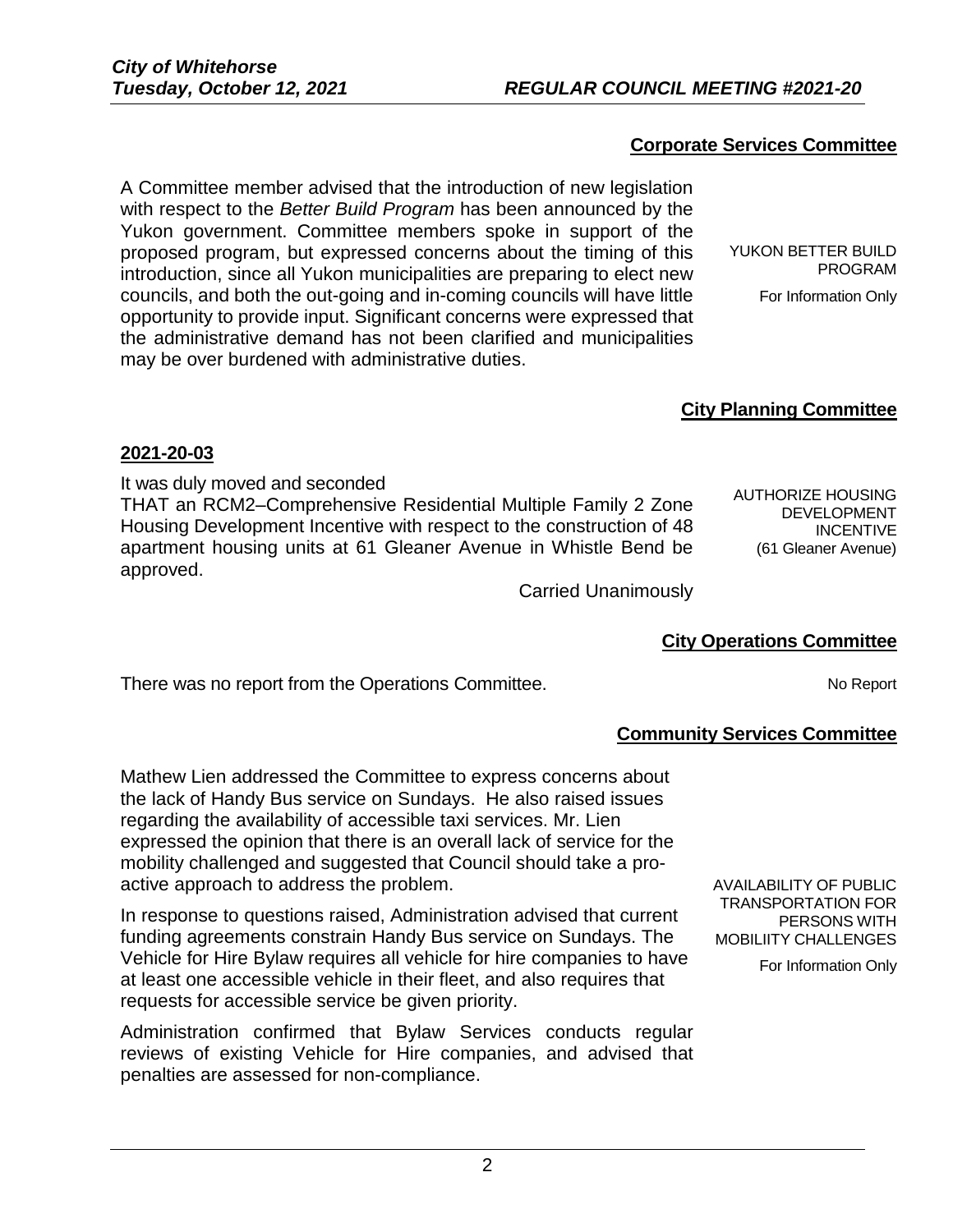#### **Public Health and Safety Committee**

A committee member raised concerns with respect to the rising rate of property crime in the City and questioned whether there is a role the City can play in turning this around. Administration advised that Bylaw Services has no jurisdiction with respect to property crimes, but works closely with the RCMP in their efforts to reduce and prevent such incidents.

PROPERTY CRIME For Information Only

#### **NEW AND UNFINISHED BUSINESS**

On behalf of Council and Administration, Deputy Mayor Curteanu presented Mayor Curtis with an artwork created specifically for him by Lumel Studios as an expression of appreciation for his leadership during the past nine years.

The Deputy Mayor cited a number of initiatives and programs that achieved success during his tenure as Mayor, with particular emphasis on his steadfast support for the building consolidation project and his determined contribution to the improvement in relations with local First Nations.

The Deputy Mayor noted that design elements of the artwork address numerous aspects of his dedication to the City, including his work to encourage and promote inclusiveness and diversity, and his tireless efforts as an ambassador for the City of Whitehorse.

THANK YOU GIFT TO MAYOR CURTIS For Information Only

#### **BYLAWS**

#### **2021-20-04**

It was duly moved and seconded

THAT Bylaw 2021-29, a bylaw to authorize a lease agreement with Smoke and Sow Inc. to provide food concession services at the Frank Slim Building in Shipyards Park, having been read a first and second time, now be given third reading.

Carried Unanimously

#### **2021-20-05**

It was duly moved and seconded

THAT Bylaw 2021-40, a bylaw to authorize a local improvement charge for urban electrification at 7 Strawberry Lane in the Hidden Valley Subdivision, having been read a first time and second time, now be given third reading.

Carried Unanimously

## **BYLAW 2021-29**

LEASE AGREEMENT Concession Services in the Frank Slim Building

THIRD READING

#### **BYLAW 2021-40**

URBAN ELECTRIC LOCAL IMPROVEMENT 7 Strawberry Lane

THIRD READING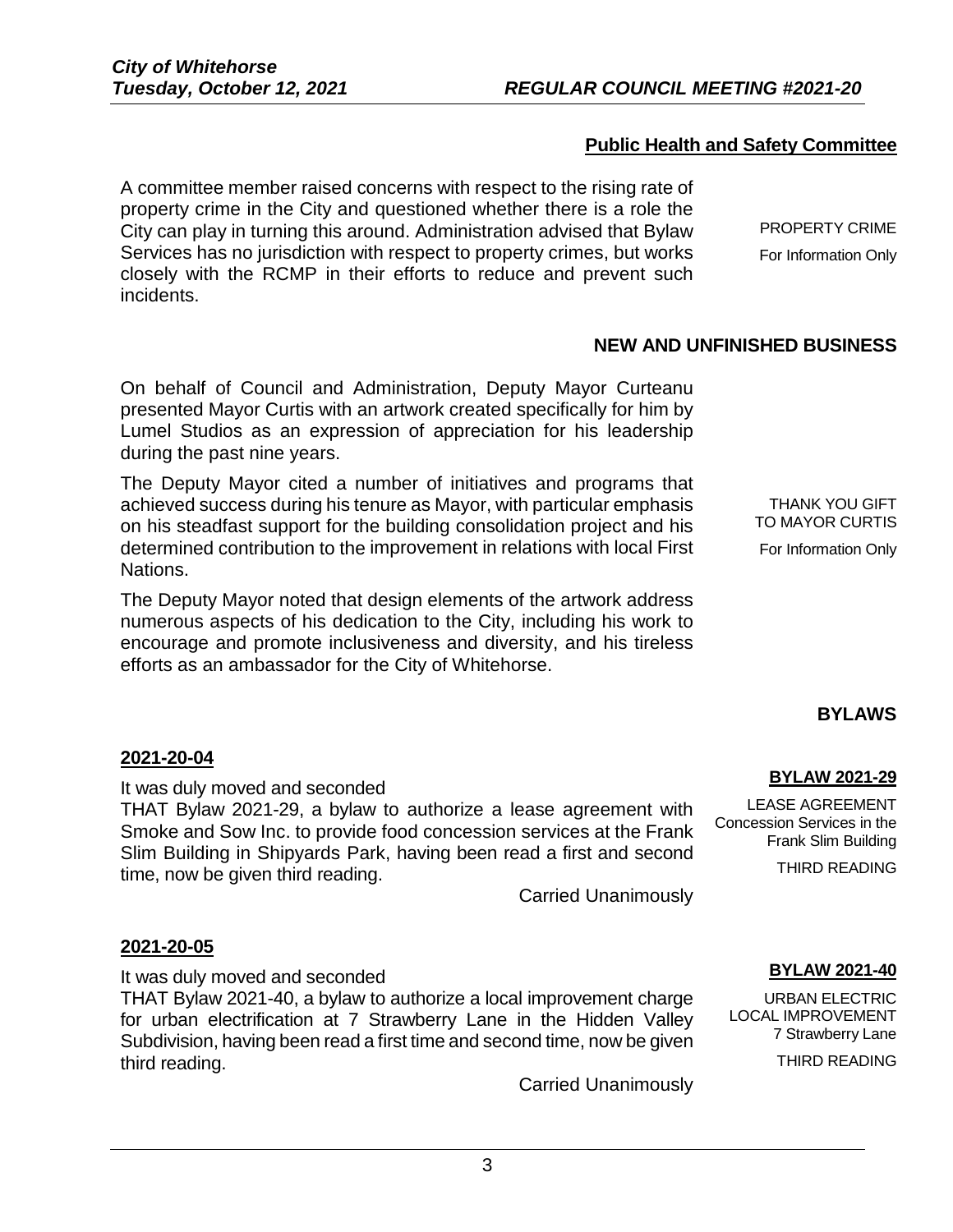| Mayor Curtis advised that City Council will be in recess for the remainder<br>of the month of October. The new Council will be sworn in at a Special<br>Council meeting on Monday, November 1 <sup>st</sup> .              | <b>COUNCIL RECESS</b><br>For Information Only     |
|----------------------------------------------------------------------------------------------------------------------------------------------------------------------------------------------------------------------------|---------------------------------------------------|
| Mayor Curtis reminded citizens that Election Day for the new Whitehorse<br>City Council is Thursday October 21 <sup>st</sup> , and encouraged all eligible<br>electors to exercise their right and responsibility to vote. | <b>MUNICIPAL ELECTION</b><br>For Information Only |
| There being no further business, the meeting adjourned at 5:48 p.m.                                                                                                                                                        | <b>ADJOURNMENT</b>                                |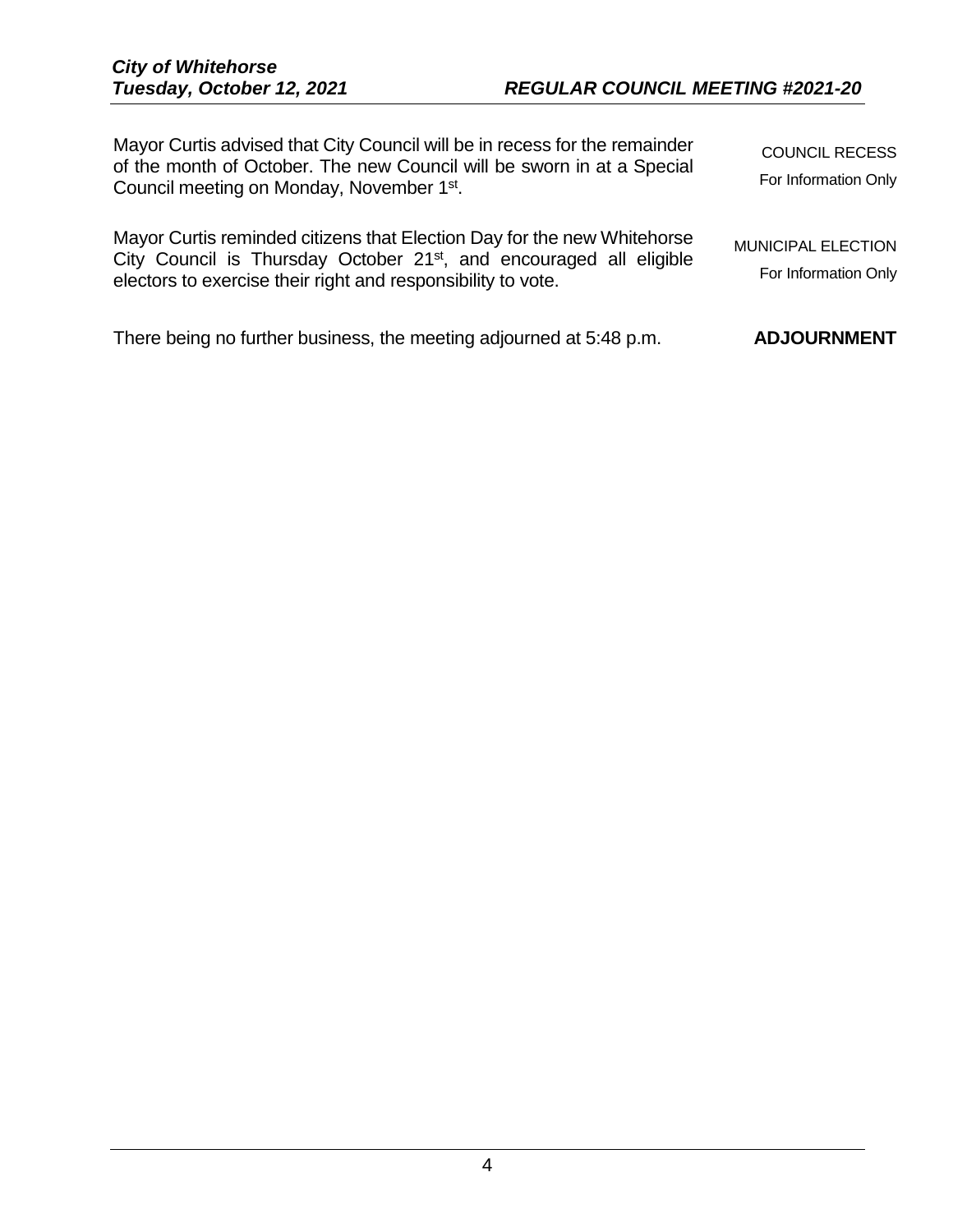MINUTES of **SPECIAL** Meeting #2021-21 of the Council of the City of Whitehorse called for 5:30 p.m. on Monday, November 1, 2021, in Council Chambers, City Hall.

PRESENT: Mayor Laura Cabott Councillors Dan Boyd Kirk Cameron Jocelyn Curteanu Michelle Friesen Ted Laking Mellisa Murray

- ALSO PRESENT: ALSO PRESENT: Manager of Legislative Services Wendy Donnithorne Manager of Bylaw Services Doug Spencer Fire Chief Jason Everitt Manager of Strategic Communications Myles Dolphin Technical Support Specialist Charles Young
- GUESTS: The Honourable Suzanne Duncan Supreme Court Chief Justice The Honourable Pat Duncan, Senator The Honourable Angelique Bernard – Commissioner of Yukon Grand Chief Peter Johnston – Council of Yukon First Nations Chief Amanda Leas – Ta'an Kwäch'än Council Dr. Brendan Hanley – M. P. The Honourable Tracy McPhee – Deputy Premier The Honourable Richard Mostyn – Minister of Community Services Elder Councillor Judy Gingell – Kwanlin Dün First Nation Diane Smith – Kwanlin Dün First Nation Councillor Ray Sydney – Kwanlin Dün First Nation Sean Smith – Kwanlin Dün First Nation Whitehorse Fire Department Honour Guard

The meeting was called to order at 5:30 p.m. **CALL TO ORDER**

The Manager of Legislative Services introduced the newly elected Mayor and members of the 2021 to 2024 municipal council **INTRODUCTIONS**

The Honourable Suzanne Duncan, Chief Justice of the Supreme Court of Yukon, conducted the swearing-in ceremonies:

- The Mayor and each Councillor individually took the Oath of Office and then simultaneously cited the Oath of Allegiance and the Oath of Athens. **SWEARING IN CEREMONIES**
- Each member of Council signed their official documents and the Chief Justice presented the Mayor with the Chain of Office.

Mayor Cabott thanked past councils for their service and welcomed new and returning council members. She identified some of the challenges and opportunities awaiting this council during their first term of office. MAYOR'S REMARKS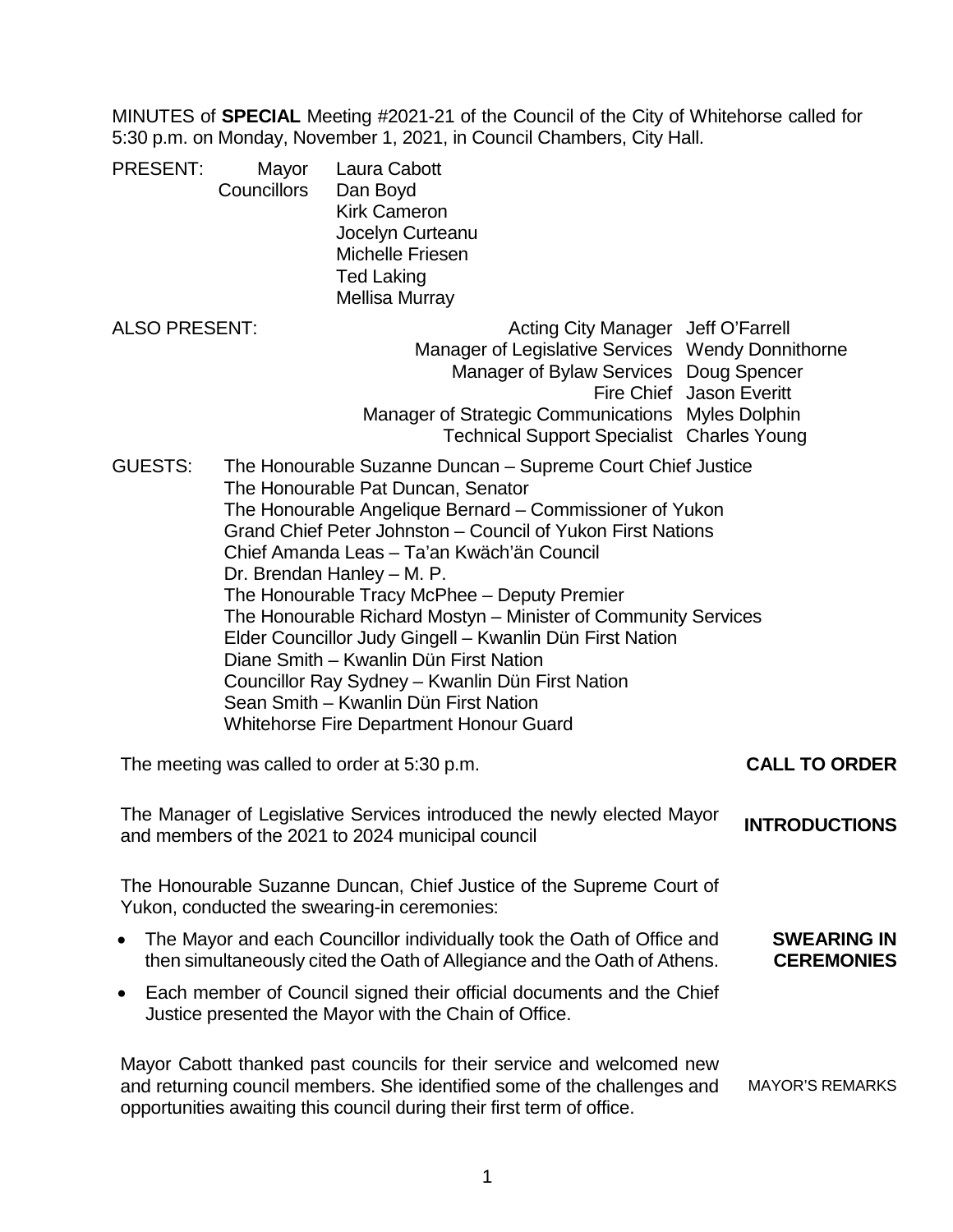#### **2021-21-01**

It was duly moved and seconded THAT Deputy Mayor appointments for the first year of this council's term of office be approved as follows:

Councillor Kirk Cameron March 1 to April 30, 2022<br>Councillor Ted Laking May 1 to June 30, 2022 Councillor Michelle Friesen July 1 to August 31, 2022

Councillor Mellisa Murray November 1 to December 31, 2021 Councillor Dan Boyd January 1 to February 28, 2022 May 1 to June 30, 2022 Councillor Jocelyn Curteanu September 1 to October 31, 2022

DEPUTY MAYOR APPOINTMENTS

Carried Unanimously

#### **2021-21-02**

It was duly moved and seconded THAT Reserve Deputy Mayor appointments be approved as follows: Councillor Jocelyn Curteanu November 1, 2021 to April 30, 2022 Councillor Kirk Cameron May 1 to October 31, 2022 RESERVE DEPUTY MAYOR APPOINTMENTS

Carried Unanimously

**2021-21-03**

It was duly moved and seconded

THAT Chair and Vice-Chair appointments for Standing Committees for the period of November 1, 2021 to October 31, 2022 be approved as follows:

| Committee                                                                                                                                                                  | Chair                                                                                                                                                                  | Vice-Chair                                                                                                                                                             | <b>STANDING</b>                                                 |
|----------------------------------------------------------------------------------------------------------------------------------------------------------------------------|------------------------------------------------------------------------------------------------------------------------------------------------------------------------|------------------------------------------------------------------------------------------------------------------------------------------------------------------------|-----------------------------------------------------------------|
| <b>Corporate Services</b><br><b>City Planning</b><br><b>Development Services</b><br><b>City Operations</b><br><b>Community Services</b><br><b>Public Health and Safety</b> | <b>Councillor Friesen</b><br><b>Councillor Boyd</b><br><b>Councillor Curteanu</b><br><b>Councillor Laking</b><br><b>Councillor Murray</b><br><b>Councillor Cameron</b> | <b>Councillor Cameron</b><br><b>Councillor Laking</b><br><b>Councillor Murray</b><br><b>Councillor Boyd</b><br><b>Councillor Friesen</b><br><b>Councillor Curteanu</b> | <b>COMMITTEE CHAIR</b><br>AND VICE-CHAIR<br><b>APPOINTMENTS</b> |
|                                                                                                                                                                            |                                                                                                                                                                        | <b>Carried Unanimously</b>                                                                                                                                             |                                                                 |

There being no further business, the meeting adjourned at 6:10 p.m. **ADJOURNMENT**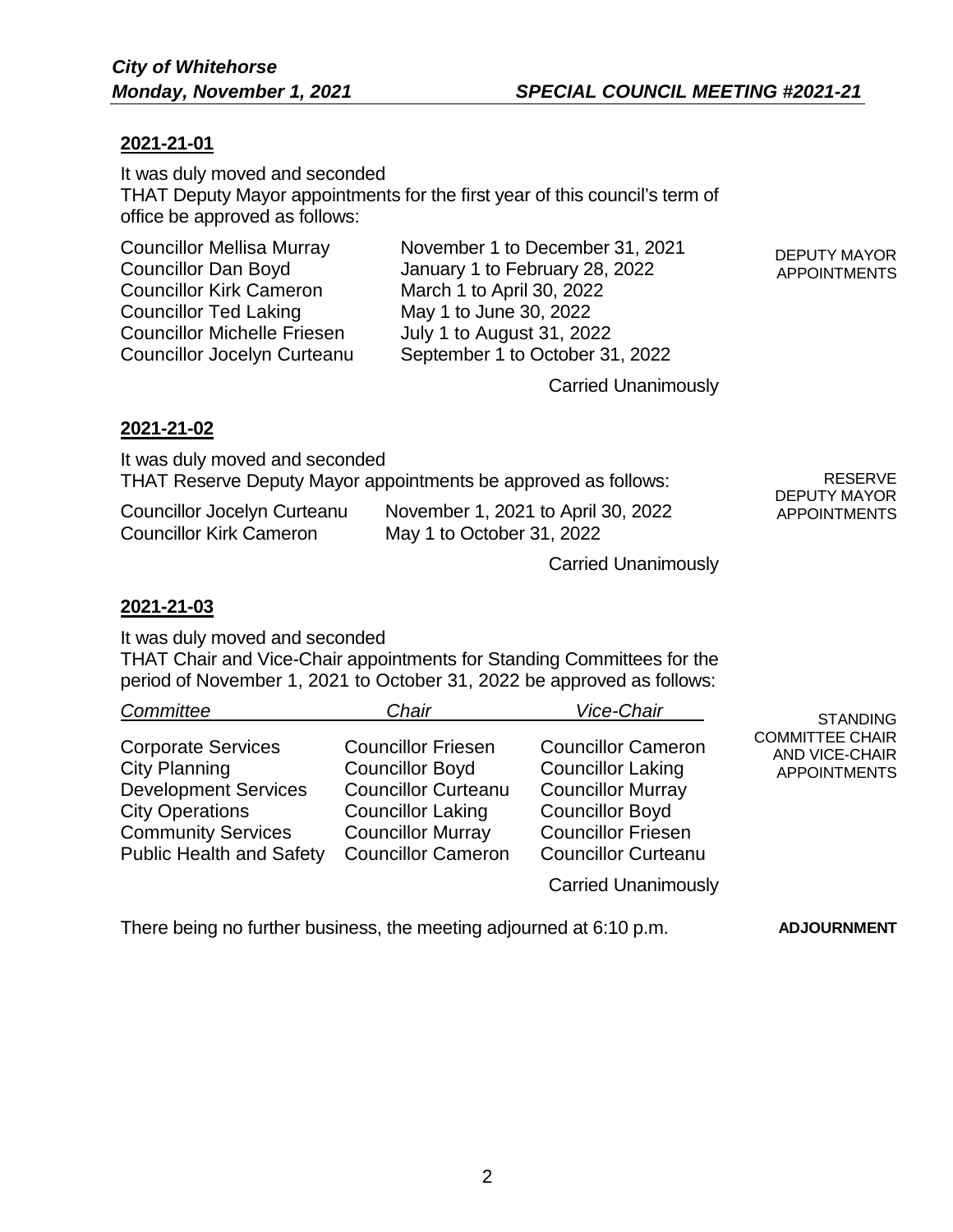

## **Minutes of the meeting of the Corporate Services Committee**

| Date                                                 | November 8, 2021                                                                                                                                                                                                                                                                                                                                                                | 2021-22 |
|------------------------------------------------------|---------------------------------------------------------------------------------------------------------------------------------------------------------------------------------------------------------------------------------------------------------------------------------------------------------------------------------------------------------------------------------|---------|
| Location                                             | <b>Council Chambers, City Hall</b>                                                                                                                                                                                                                                                                                                                                              |         |
| <b>Committee</b><br><b>Members</b><br><b>Present</b> | Councillor Kirk Cameron - Chair<br>Mayor Laura Cabott<br><b>Councillor Dan Boyd</b><br><b>Councillor Jocelyn Curteanu</b><br>Councillor Michelle Friesen - Electronic Participation<br><b>Councillor Ted Laking</b><br><b>Councillor Mellisa Murray</b>                                                                                                                         |         |
| <b>Staff</b><br><b>Present</b>                       | Jeff O'Farrell, Acting City Manager<br>Landon Kulych, Acting Director of Community Services<br>Valerie Braga, Director of Corporate Services<br>Mike Gau, Director of Development Services<br>Lindsay Schneider, Director of Human Resources<br>Tracy Allen, Director of Operations<br>Wendy Donnithorne, Manager of Legislative Services<br>Norma Felker, Assistant City Clerk |         |

Your Worship, the Corporate Services Committee respectfully submits the following report:

## **1. Forthcoming Procurements** – For Information Only

In accordance with the Procurement Policy, a list of forthcoming procurements with an anticipated value greater than \$100,000 must be provided to Council on a bi-monthly basis. There are only two items on the current list and the first is renewal of support and maintenance for licensed Microsoft software and systems. The cost is estimated to be approximately \$120,000 per year for a total of \$360,000 over the term.

The second item is for construction services to replace a short section of the Marwell sanitary force main pipe between the lift station and the first valve chamber within the facility compound.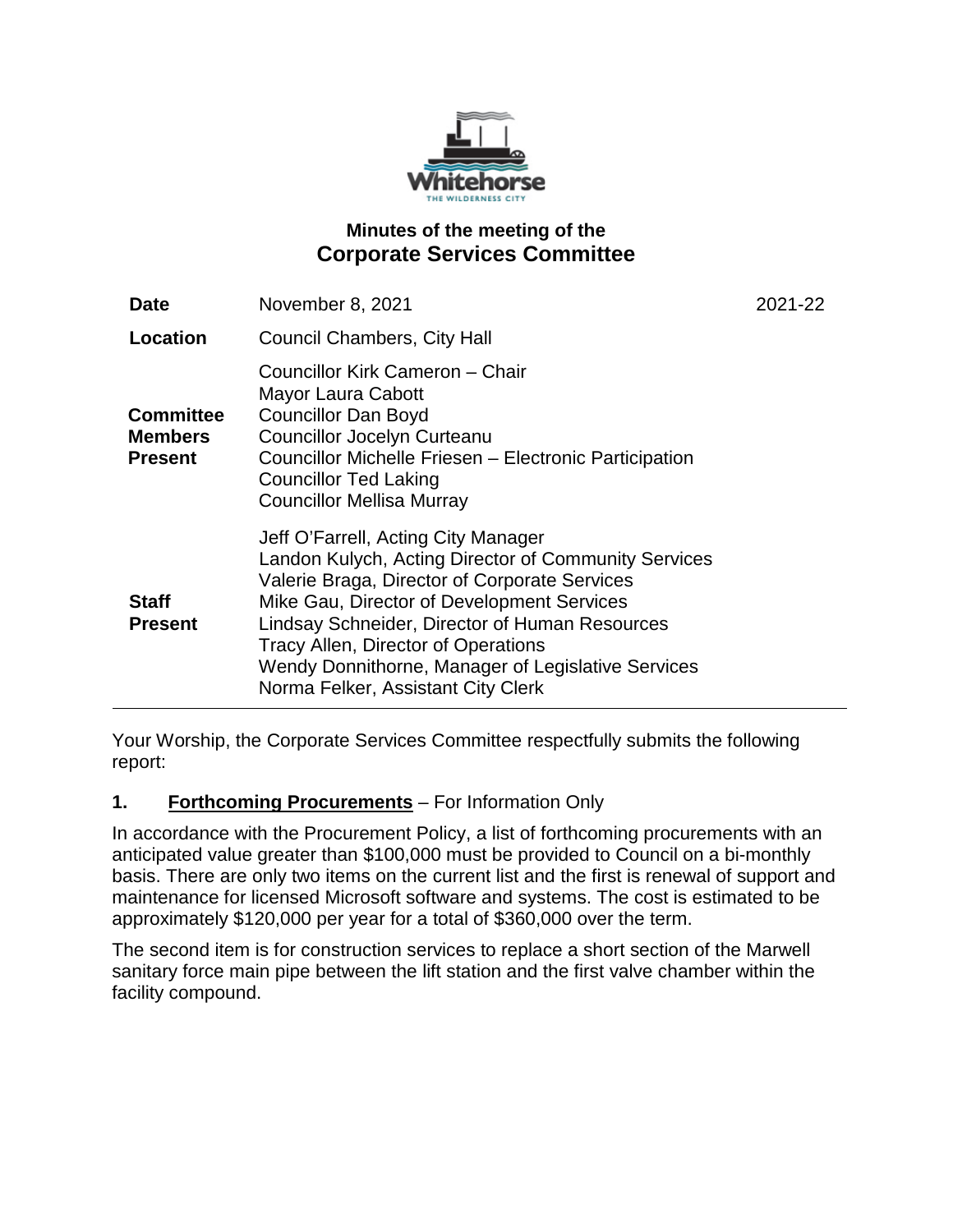

## **Minutes of the meeting of the City Planning Committee**

| Date                                                 | November 8, 2021                                                                                                                                                                                                                                                                                                                                                                | 2021-22 |
|------------------------------------------------------|---------------------------------------------------------------------------------------------------------------------------------------------------------------------------------------------------------------------------------------------------------------------------------------------------------------------------------------------------------------------------------|---------|
| Location                                             | <b>Council Chambers, City Hall</b>                                                                                                                                                                                                                                                                                                                                              |         |
| <b>Committee</b><br><b>Members</b><br><b>Present</b> | Councillor Dan Boyd - Chair<br>Councillor Ted Laking - Vice Chair<br>Mayor Laura Cabott<br><b>Councillor Kirk Cameron</b><br><b>Councillor Jocelyn Curteanu</b><br>Councillor Michelle Friesen - Electronic Participation<br><b>Councillor Mellisa Murray</b>                                                                                                                   |         |
| <b>Staff</b><br><b>Present</b>                       | Jeff O'Farrell, Acting City Manager<br>Landon Kulych, Acting Director of Community Services<br>Valerie Braga, Director of Corporate Services<br>Mike Gau, Director of Development Services<br>Lindsay Schneider, Director of Human Resources<br>Tracy Allen, Director of Operations<br>Wendy Donnithorne, Manager of Legislative Services<br>Norma Felker, Assistant City Clerk |         |

Your Worship, there is no report from the City Planning Committee.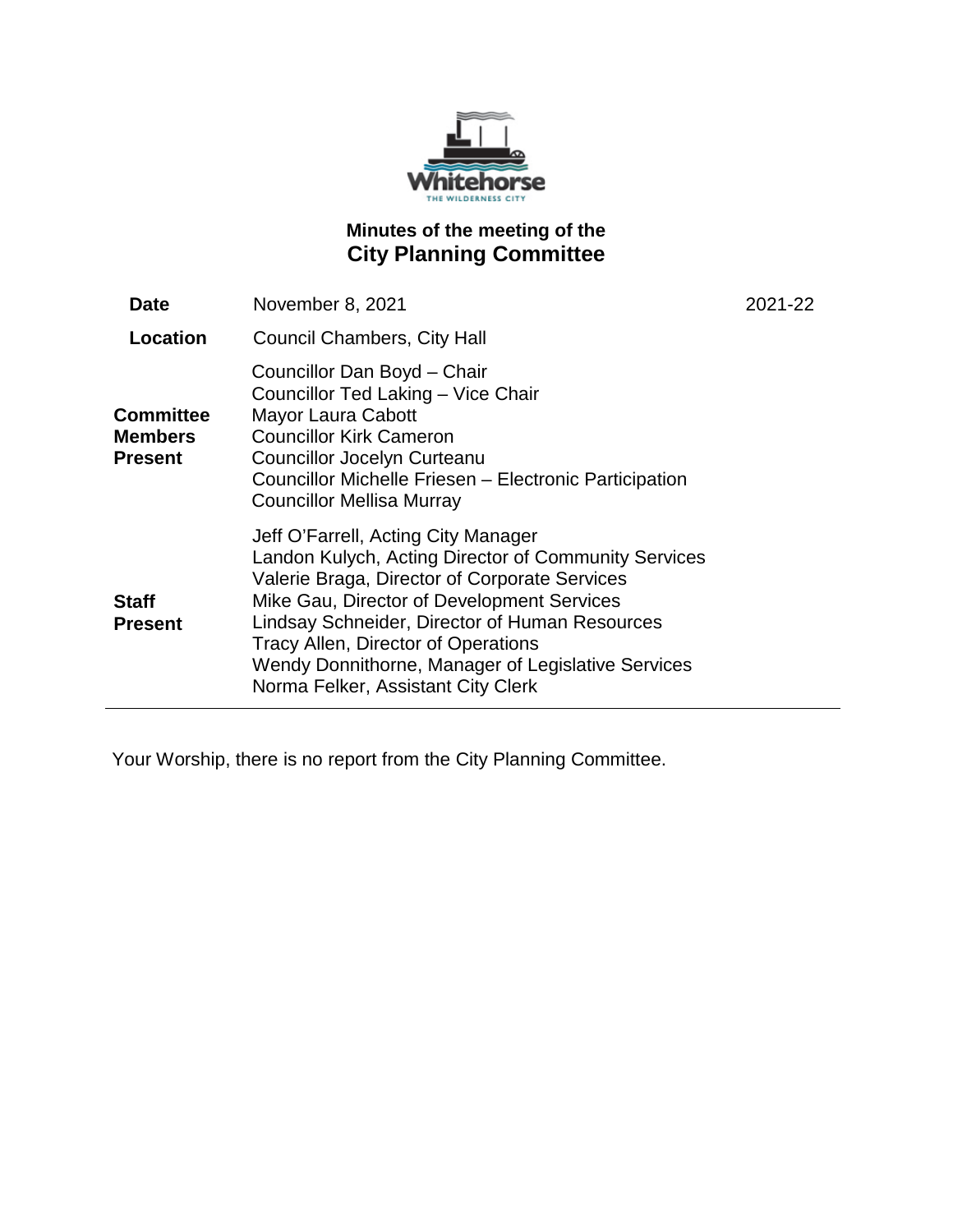

## **Minutes of the meeting of the Development Services Committee**

| <b>Date</b>                                          | November 8, 2021                                                                                                                                                                                                                                                                                                                                                                | 2021-22 |
|------------------------------------------------------|---------------------------------------------------------------------------------------------------------------------------------------------------------------------------------------------------------------------------------------------------------------------------------------------------------------------------------------------------------------------------------|---------|
| Location                                             | <b>Council Chambers, City Hall</b>                                                                                                                                                                                                                                                                                                                                              |         |
| <b>Committee</b><br><b>Members</b><br><b>Present</b> | Councillor Jocelyn Curteanu - Chair<br>Councillor Mellisa Murray - Vice-Chair<br>Mayor Laura Cabott<br><b>Councillor Dan Boyd</b><br><b>Councillor Kirk Cameron</b><br>Councillor Michelle Friesen - Electronic Participation<br><b>Councillor Ted Laking</b>                                                                                                                   |         |
| <b>Staff</b><br><b>Present</b>                       | Jeff O'Farrell, Acting City Manager<br>Landon Kulych, Acting Director of Community Services<br>Valerie Braga, Director of Corporate Services<br>Mike Gau, Director of Development Services<br>Lindsay Schneider, Director of Human Resources<br>Tracy Allen, Director of Operations<br>Wendy Donnithorne, Manager of Legislative Services<br>Norma Felker, Assistant City Clerk |         |

Your Worship, there is no report from the Development Services Committee.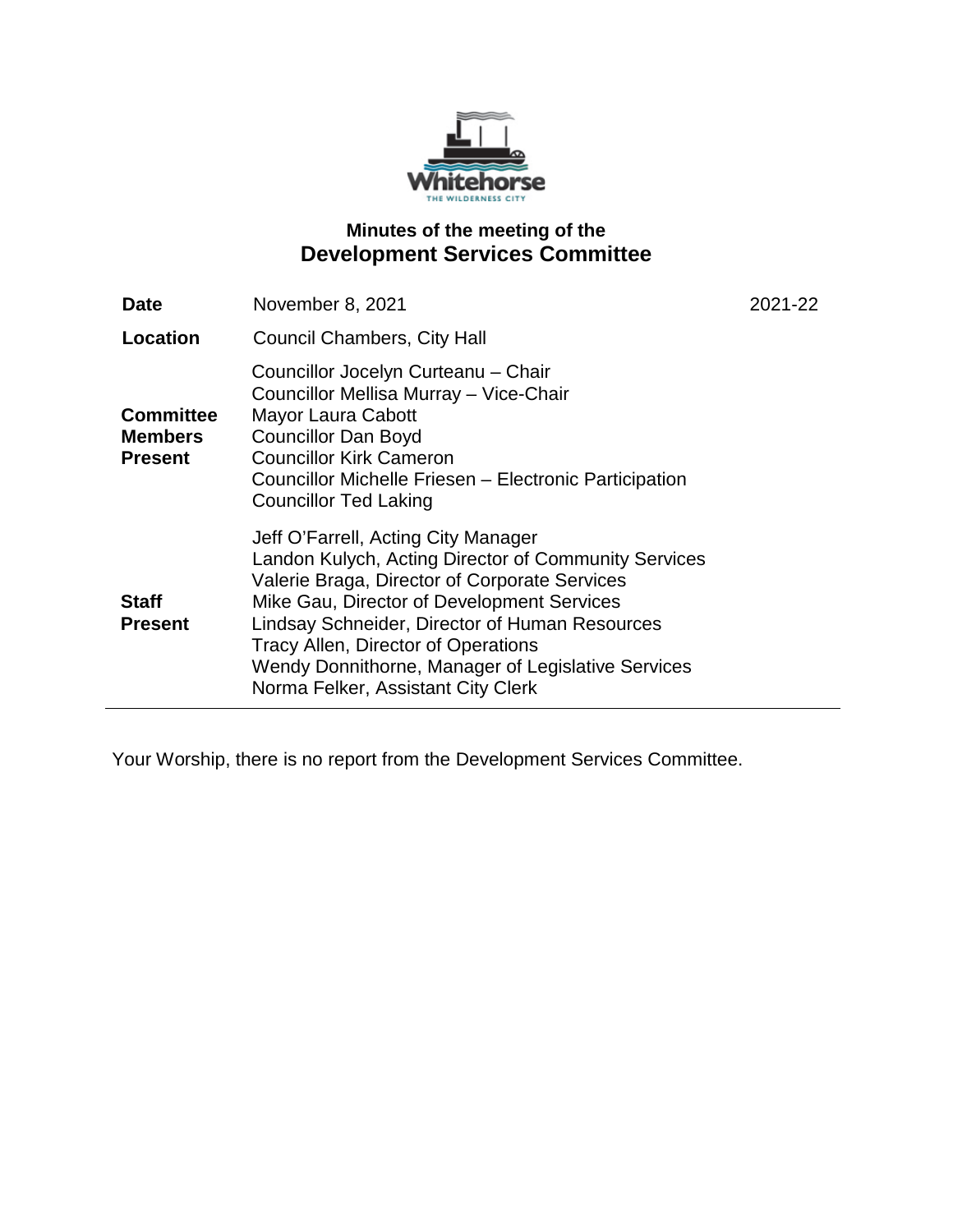

## **Minutes of the meeting of the City Operations Committee**

| <b>Date</b>                                          | November 8, 2021                                                                                                                                                                                                                                                                                                                                                                       | 2021-22 |
|------------------------------------------------------|----------------------------------------------------------------------------------------------------------------------------------------------------------------------------------------------------------------------------------------------------------------------------------------------------------------------------------------------------------------------------------------|---------|
| Location                                             | <b>Council Chambers, City Hall</b>                                                                                                                                                                                                                                                                                                                                                     |         |
| <b>Committee</b><br><b>Members</b><br><b>Present</b> | Councillor Ted Laking - Chair<br>Councillor Dan Boyd - Vice Chair<br>Mayor Laura Cabott<br><b>Councillor Kirk Cameron</b><br><b>Councillor Jocelyn Curteanu</b><br>Councillor Michelle Friesen - Electronic Participation<br><b>Councillor Mellisa Murray</b>                                                                                                                          |         |
| <b>Staff</b><br><b>Present</b>                       | Jeff O'Farrell, Acting City Manager<br>Landon Kulych, Acting Director of Community Services<br>Valerie Braga, Director of Corporate Services<br>Mike Gau, Director of Development Services<br>Lindsay Schneider, Director of Human Resources<br><b>Tracy Allen, Director of Operations</b><br>Wendy Donnithorne, Manager of Legislative Services<br>Norma Felker, Assistant City Clerk |         |

Your Worship, there is no report from the City Operations Committee.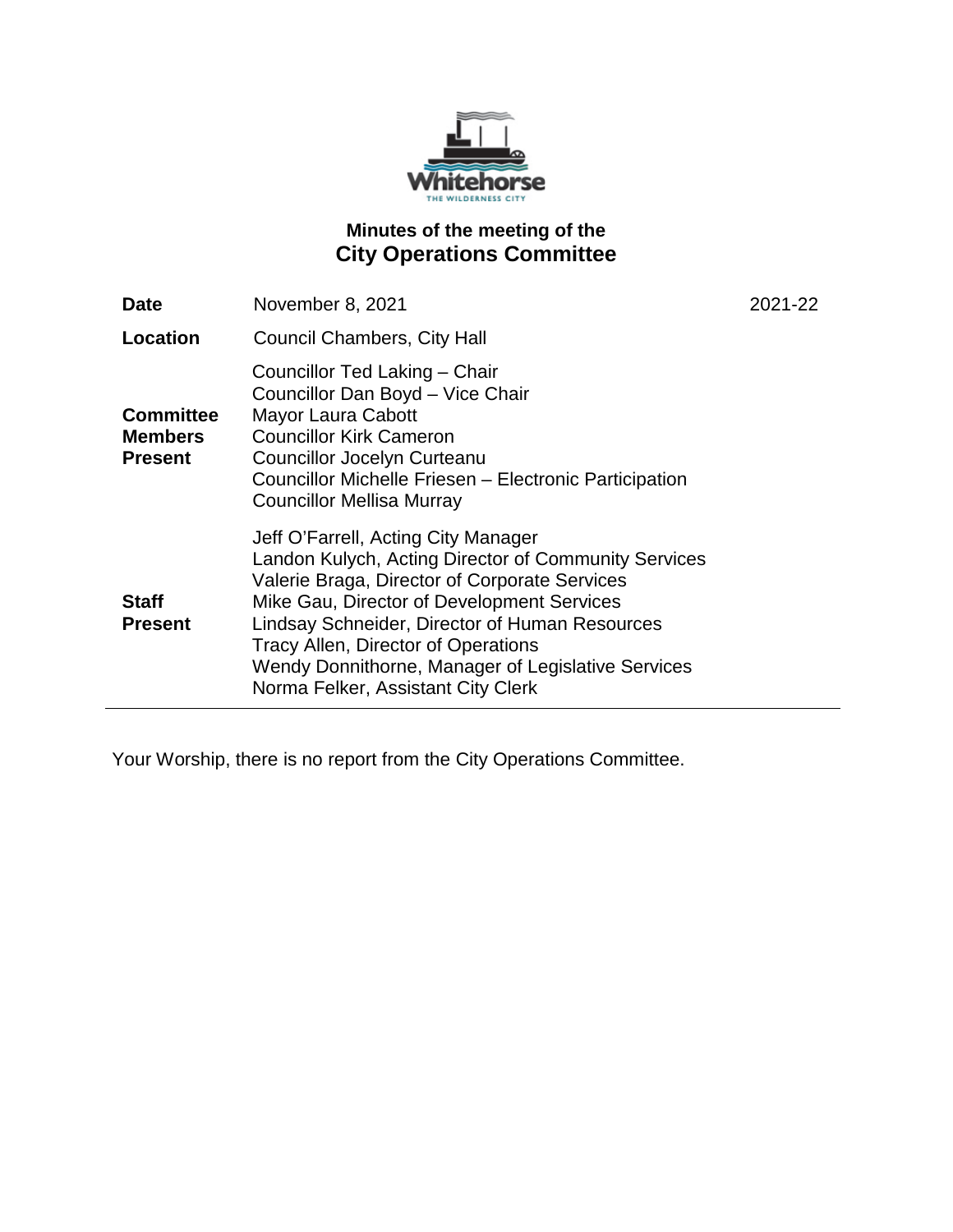

## **Minutes of the meeting of the Community Services Committee**

| <b>Date</b>                                          | November 8, 2021                                                                                                                                                                                                                                                                                                                                                                                                                                                                      | 2021-22 |
|------------------------------------------------------|---------------------------------------------------------------------------------------------------------------------------------------------------------------------------------------------------------------------------------------------------------------------------------------------------------------------------------------------------------------------------------------------------------------------------------------------------------------------------------------|---------|
| Location                                             | <b>Council Chambers, City Hall</b>                                                                                                                                                                                                                                                                                                                                                                                                                                                    |         |
| <b>Committee</b><br><b>Members</b><br><b>Present</b> | Councillor Mellisa Murray - Chair<br>Mayor Laura Cabott<br><b>Councillor Dan Boyd</b><br><b>Councillor Kirk Cameron</b><br><b>Councillor Jocelyn Curteanu</b><br>Councillor Michelle Friesen - Electronic Participation<br><b>Councillor Ted Laking</b>                                                                                                                                                                                                                               |         |
| <b>Staff</b><br><b>Present</b>                       | Jeff O'Farrell, Acting City Manager<br>Landon Kulych, Acting Director of Community Services<br>Valerie Braga, Director of Corporate Services<br>Mike Gau, Director of Development Services<br>Lindsay Schneider, Director of Human Resources<br>Tracy Allen, Director of Operations<br>Wendy Donnithorne, Manager of Legislative Services<br>Arbor Webster, Acting Manager of Parks<br>Keri Rutherford, Program Supervisor, Recreation Services<br>Norma Felker, Assistant City Clerk |         |

Your Worship, the Community Services Committee respectfully submits the following report:

## **1. Fall Recreation Grant Allocations**

There are two intake sessions for Recreation Grant applications each year, with the Community Lottery Fund providing the majority of the funding available. Under the Community Lotteries Program guidelines, any applications for operational support are ineligible for funding. Therefore, all operating support requests are funded using the City's contribution.

The Recreation Grant Task Force received and reviewed 15 applications for Recreation Grant funding in the fall intake. The applications were reviewed and recommendations were made in accordance with the provisions of the Recreation Grant Policy. The amount recommended for funding is within the amount of funding available.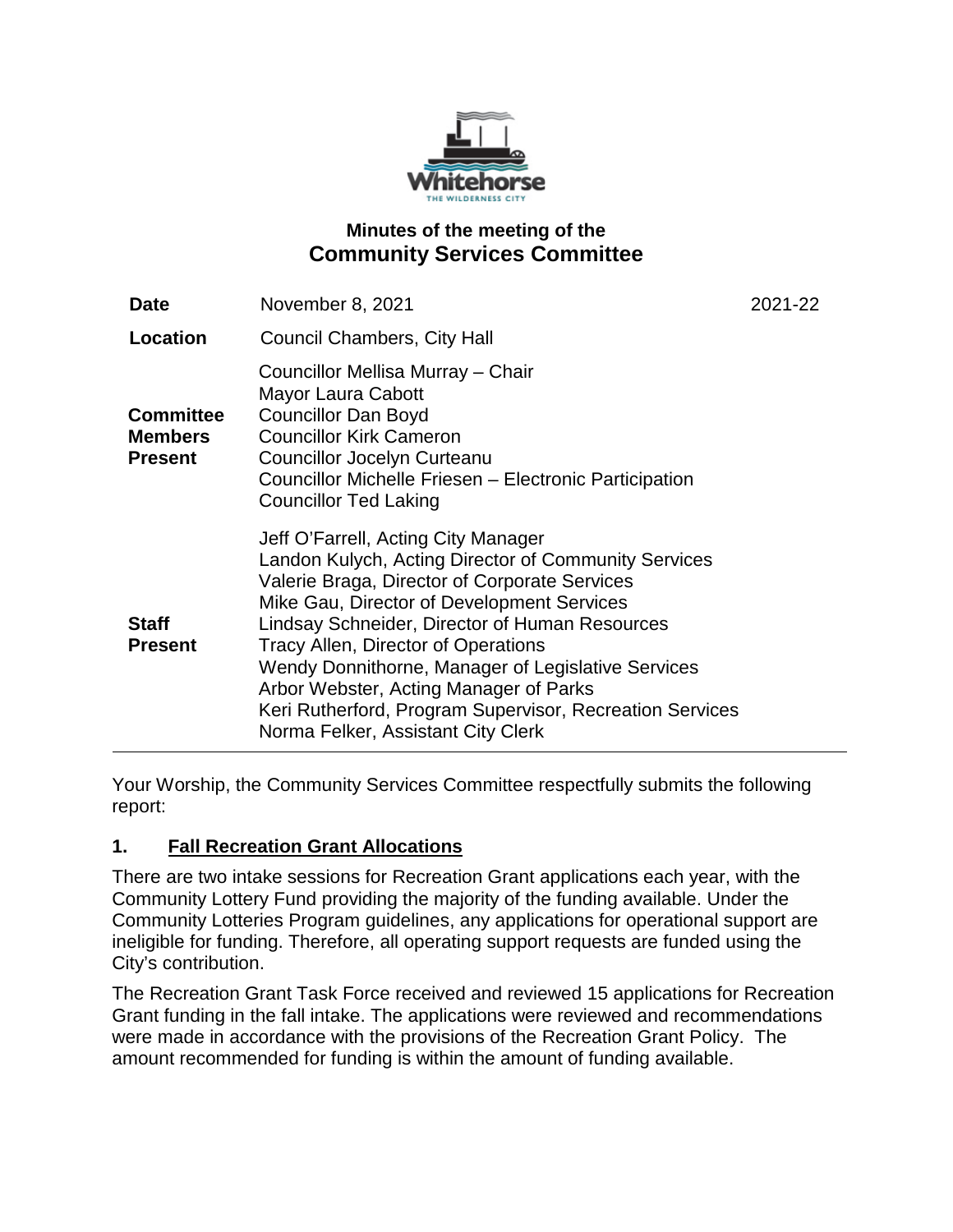### **The recommendation of the Community Services Committee is**

THAT the allocation of \$54,859.54 for fall Recreation Grants be approved as recommended by the Recreation Grant Task Force; and

THAT any unexpended recreation grants funds, as well as any refunds received prior to year-end, be authorized for re-budgeting in 2022.

## **2. Festival and Special Event Grant Allocations**

*Deputy Mayor Murray declared a conflict of interest with respect to this item of business and left Council Chambers during discussion of the matter.*

The Festival and Special Event Grant fund is governed by Council Policy. This year 13 applications were received, all of which were determined to be eligible in accordance with established criteria. The evaluation committee reviewed and rated the applications and made recommendations for financial and in-kind support. Full allocation of the funding available was recommended to the eligible groups, including three signature events. In-kind requests were assessed by impacted departments to ensure that they can be accommodated within regular operating hours

## **The recommendation of the Community Services Committee is**

THAT the recommendations for Festival and Special Event Grant Fund allocations for events occurring in 2022 be approved, with funding from the 2022 operating budget.

*Deputy Mayor Murray returned to Council Chambers.*

## **3. Recognition of the Recent Tragedy in Faro** – For Information Only

A Committee member noted the recent tragic events that took place in the Town of Faro, and all members indicated their support for providing a gesture to the community. Administration was asked to provide information about support that previous Councils have offered to communities impacted by tragedy, and to bring forward a formal proposal to the next Council meeting.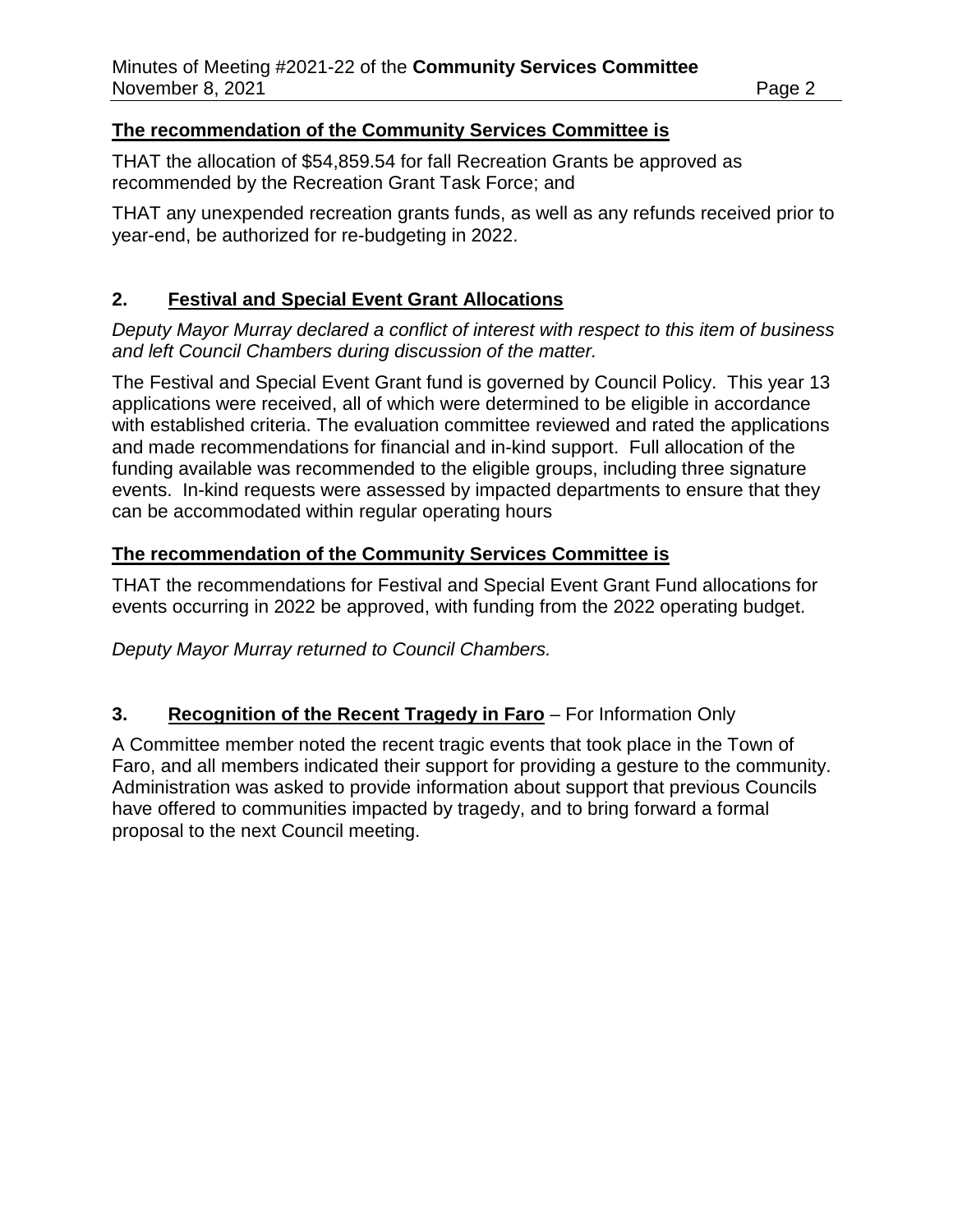

## **Minutes of the meeting of the Public Health and Safety Committee**

| <b>Date</b>                                          | November 8, 2021                                                                                                                                                                                                                                                                                                                                                                                                                  | 2021-22 |
|------------------------------------------------------|-----------------------------------------------------------------------------------------------------------------------------------------------------------------------------------------------------------------------------------------------------------------------------------------------------------------------------------------------------------------------------------------------------------------------------------|---------|
| Location                                             | <b>Council Chambers, City Hall</b>                                                                                                                                                                                                                                                                                                                                                                                                |         |
| <b>Committee</b><br><b>Members</b><br><b>Present</b> | Councillor Kirk Cameron - Chair<br>Councillor Jocelyn Curteanu - Vice Chair<br><b>Mayor Laura Cabott</b><br><b>Councillor Dan Boyd</b><br>Councillor Michelle Friesen - Electronic Participation<br><b>Councillor Ted Laking</b><br><b>Councillor Mellisa Murray</b>                                                                                                                                                              |         |
| <b>Staff</b><br><b>Present</b>                       | Jeff O'Farrell, Acting City Manager<br>Landon Kulych, Acting Director of Community Services<br>Valerie Braga, Director of Corporate Services<br>Mike Gau, Director of Development Services<br>Lindsay Schneider, Director of Human Resources<br><b>Tracy Allen, Director of Operations</b><br>Doug Spencer, Manager of Bylaw Services<br>Wendy Donnithorne, Manager of Legislative Services<br>Norma Felker, Assistant City Clerk |         |

Your Worship, the Public Health and Safety Committee respectfully submits the following report:

## **1. Christmas Food for Fines Program**

The Food for Fines program has been in place since 2005. It provides for nonperishable food and cash donations to be accepted as payment for 'time expired' parking meter or 'exceed two-hour time' violation tickets, with proceeds donated to the Whitehorse Food Bank and Kaushee's Place. In 2020 a total of \$8,995 was raised.

The program allows the option of donating food items in lieu of cash for ticket payments for persons who receive tickets for parking meter or two-hour zone violations between December 4<sup>th</sup> and December 11<sup>th</sup> this year.

Non-perishable food items will be accepted in lieu of ticket payments as long as the value of the food items contributed is equal to or greater than the value of the ticket.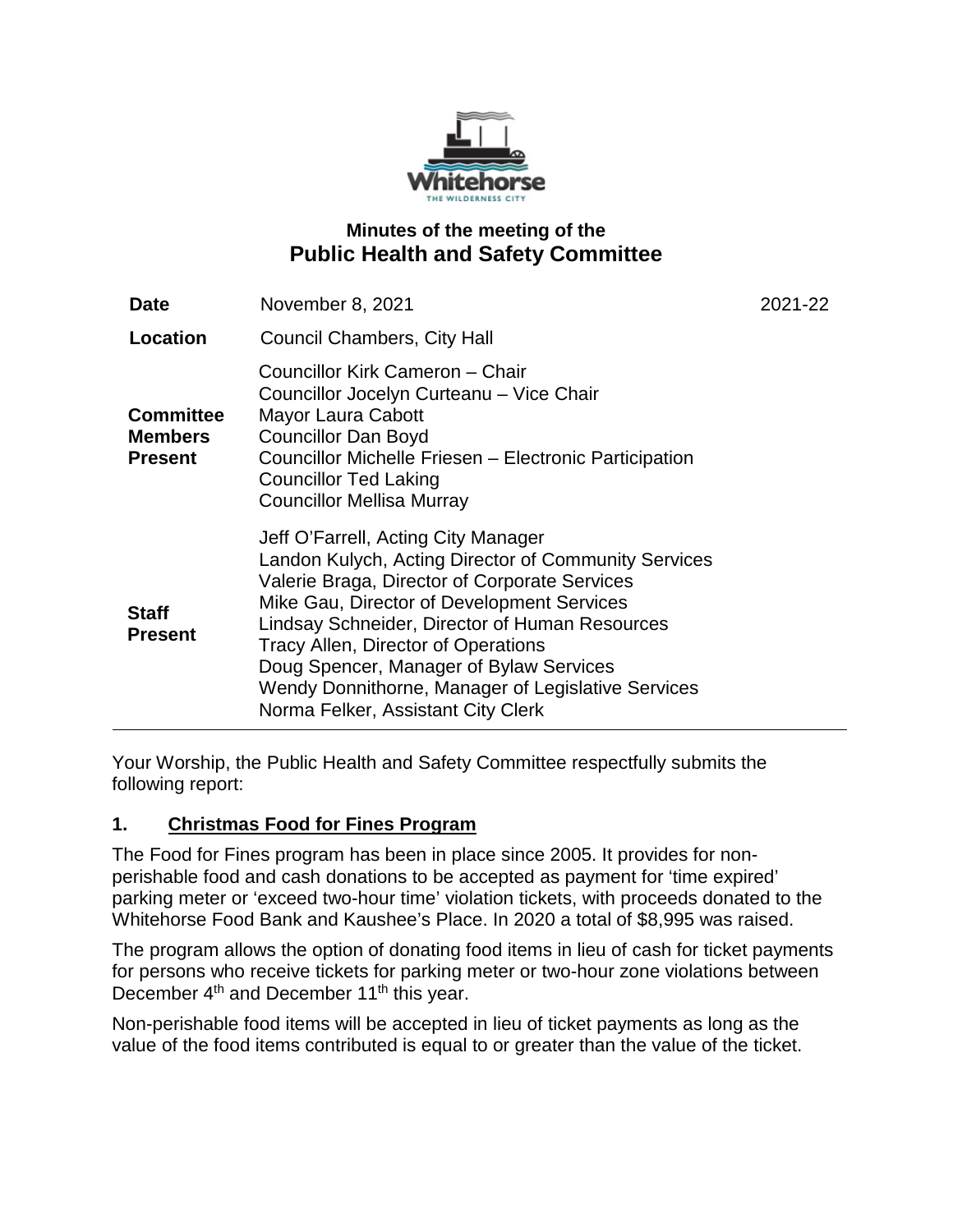#### **The recommendation of the Public Health and Safety Committee is**

THAT the 2021 Christmas Food for Fines program be approved; and

THAT a grant not exceeding \$10,000 for parking meter ticket or two-hour zone fines issued between December 4th and December 11th 2021 be approved to the Food Bank and Kaushee's Place as part of the Christmas '*Food for Fines*' program.

## **2. Issues Regarding Crime and Public Safety** – For Information Only

A Committee member raised the issue of escalating property crimes in the City and noted that a significant consequence is that many citizens do not feel a sense of safety, particularly in the Downtown area.

Administration summarized the measures in place for liaising with the RCMP, and noted that recreation and wellness programs are in place to promote healthy alternatives. It was noted that crime prevention through urban design is considered with new development, and development on private property is required to meet design principle guidelines to reduce and prevent crime. However, these measures are not retroactive.

A Committee member pointed out that the Canadian Municipal Network on Crime Prevention and the RCMP both have information on their websites that may be used to assist the City. It may also be valuable to liaise with the Kwanlin Dün First Nation with respect to their community policing program.

Administration advised that if Council makes crime prevention and public safety a strategic priority, more efforts can be directed towards crime prevention and public safety initiatives.